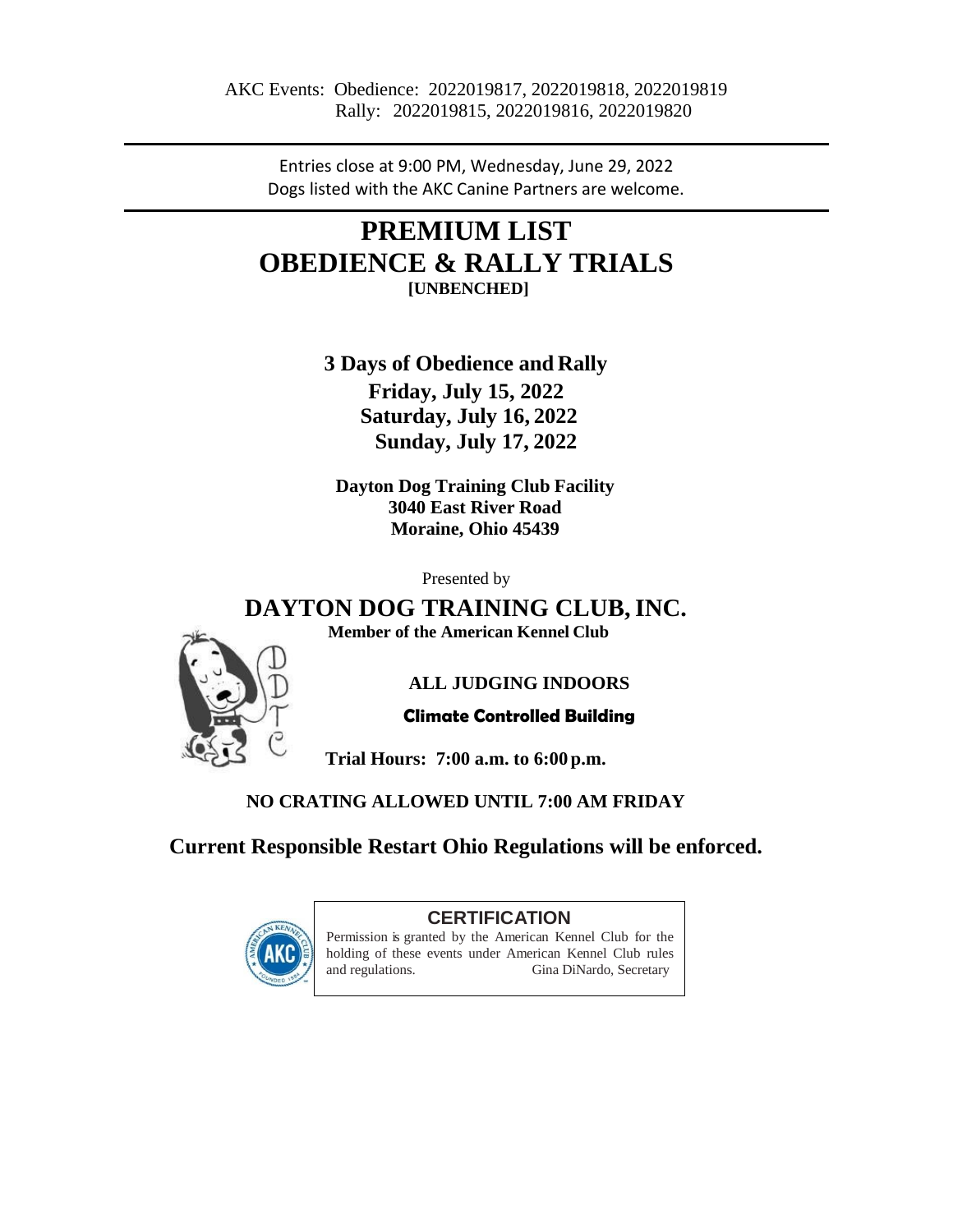## **THE DAYTON DOG TRAINING CLUB, INC.**

### **OFFICERS**

| Mike Scott ------------------- Corresponding Secretary |
|--------------------------------------------------------|

### **BOARD OF DIRECTORS**

 Lucy Hayes - Linda Bingman - Caryn Schill - Darlene Rak AKC Delegate ……..Sherry Swabb

**Diane Scott …………………Rally and Obedience Trial Chairman** 88 Urbana Ave. Dayton, OH 45404 937-901-7551 [Manitou4Dobes@](mailto:bcparrill@twc.com)aol.com

**Maryanne Ryno-Vrabel …………………Rally and Obedience Trial Co-Chairman** [rynovrabel@woh.rr.com](mailto:rynovrabel@woh.rr.com)

**Sue Morgan . . . . . . . . . . . . . . Trial Secretary** 15499 Providence Pike Brookville, OH 45309 239-464-0239 [willowrunspringer@gmail.com](mailto:willowrunspringer@gmail.com) (Please address all inquiries to the Trial Secretary)

**Trial Committee:** Bill Parrill, Sue Morgan, Mike Scott, Diane Scott, Denny Shook, Patty Steele-Scott, Maryanne Ryno-Vrabel

## **CATALOG POLICY**

Only a limited number of catalogs will be printed. To be sure you will receive a copy, prepay for your catalog by including \$6.00 with your entry fee. A few catalogs will be available at the show at a cost of \$8.00 each. No catalogs will be mailed.

# **VETERINARIANS ON CALL MEDVET MEDICAL & CANCER CENTER 2714 SPRINGBORO WEST ROAD, MORAINE, OH PHONE: (937) 293-2714**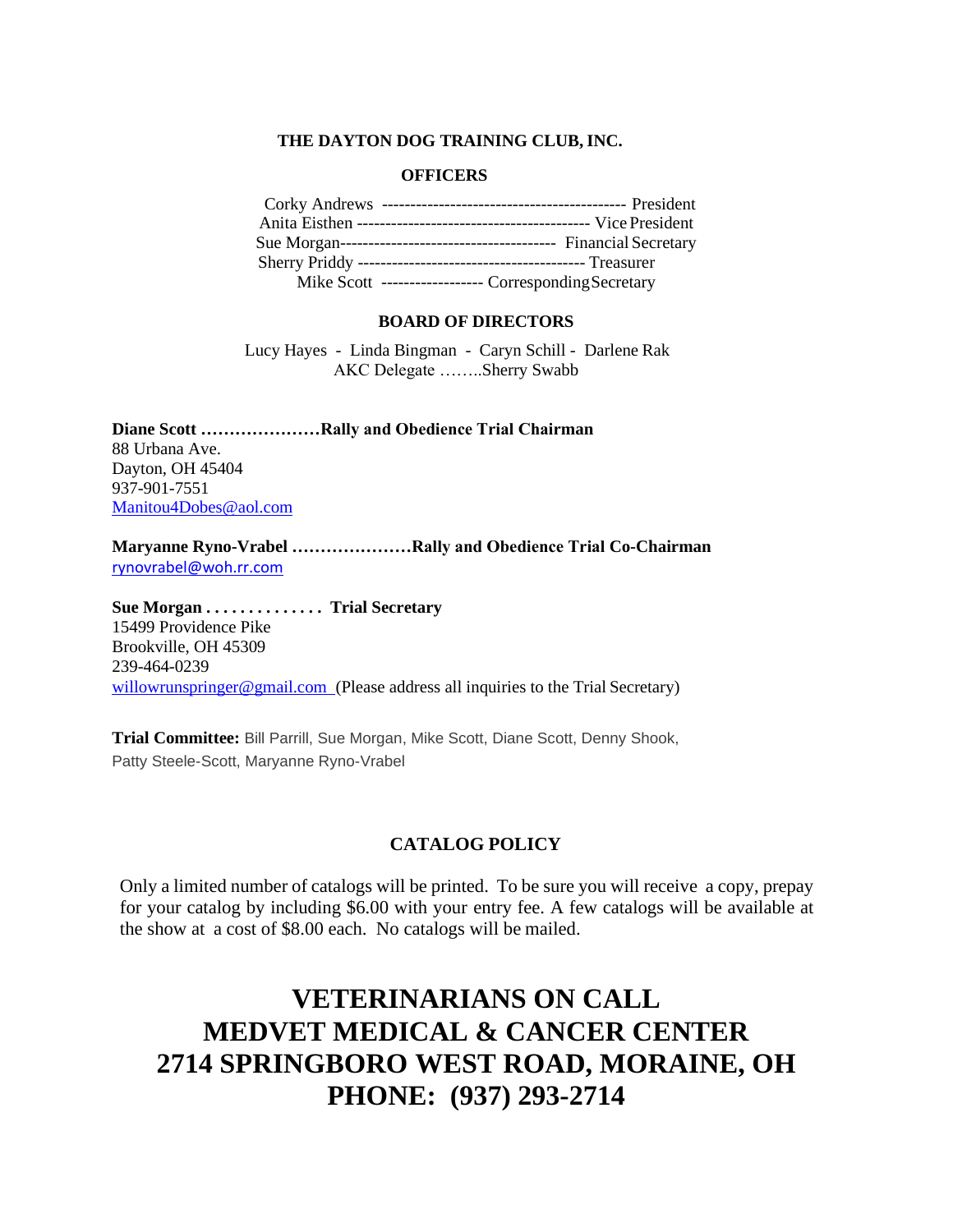## **JUDGING PANEL AND ASSIGNMENTS**

## **JUDGES**

**Fred Buroff** (5277) 13214 S. Carlisle Ln., Plainfield, IL 60544 **Nancy Grimm** (42091) 108 Poplar Green Ln., Harvest, AL 35749 **Kathleen Sweet** (92976) 6659 Jennings Rd., Ann Arbor, MI 48105

## **ASSIGNMENTS**

## **REGULAR OBEDIENCECLASSES**

**Friday Saturday Sunday Novice A & B** Fred Buroff Kathleen Sweet Nancy Grimm **Open A & B** Fred Buroff Kathleen Sweet Nancy Grimm Utility A & B Kathleen Sweet Nancy Grimm Fred Buroff

### **PREFERRED AND OPTIONAL TITLING**

**Beg. Novice A & B** Nancy Grimm Fred Buroff Kathleen Sweet **Preferred Novice** Nancy Grimm Fred Buroff Kathleen Sweet **Graduate Novice** Fred Buroff Kathleen Sweet Nancy Grimm **Preferred Open** Fred Buroff Kathleen Sweet Nancy Grimm Graduate Open Kathleen Sweet Nancy Grimm Fred Buroff **Preferred Utility** Kathleen Sweet Nancy Grimm Fred Buroff **Versatility** Kathleen Sweet Nancy Grimm Fred Buroff

**Friday Saturday Sunday**

## **RALLY CLASSES**

|                            | Friday      | <b>Saturday</b> | <b>Sunday</b>         |
|----------------------------|-------------|-----------------|-----------------------|
| Novice A & B               | Nancy Grimm | Fred Buroff     | <b>Kathleen Sweet</b> |
| <b>Intermediate</b>        | Nancy Grimm | Fred Buroff     | Kathleen Sweet        |
| <b>Advanced A &amp; B</b>  | Nancy Grimm | Fred Buroff     | Kathleen Sweet        |
| <b>Excellent A &amp; B</b> | Nancy Grimm | Fred Buroff     | Kathleen Sweet        |
| <b>Master</b>              | Nancy Grimm | Fred Buroff     | <b>Kathleen Sweet</b> |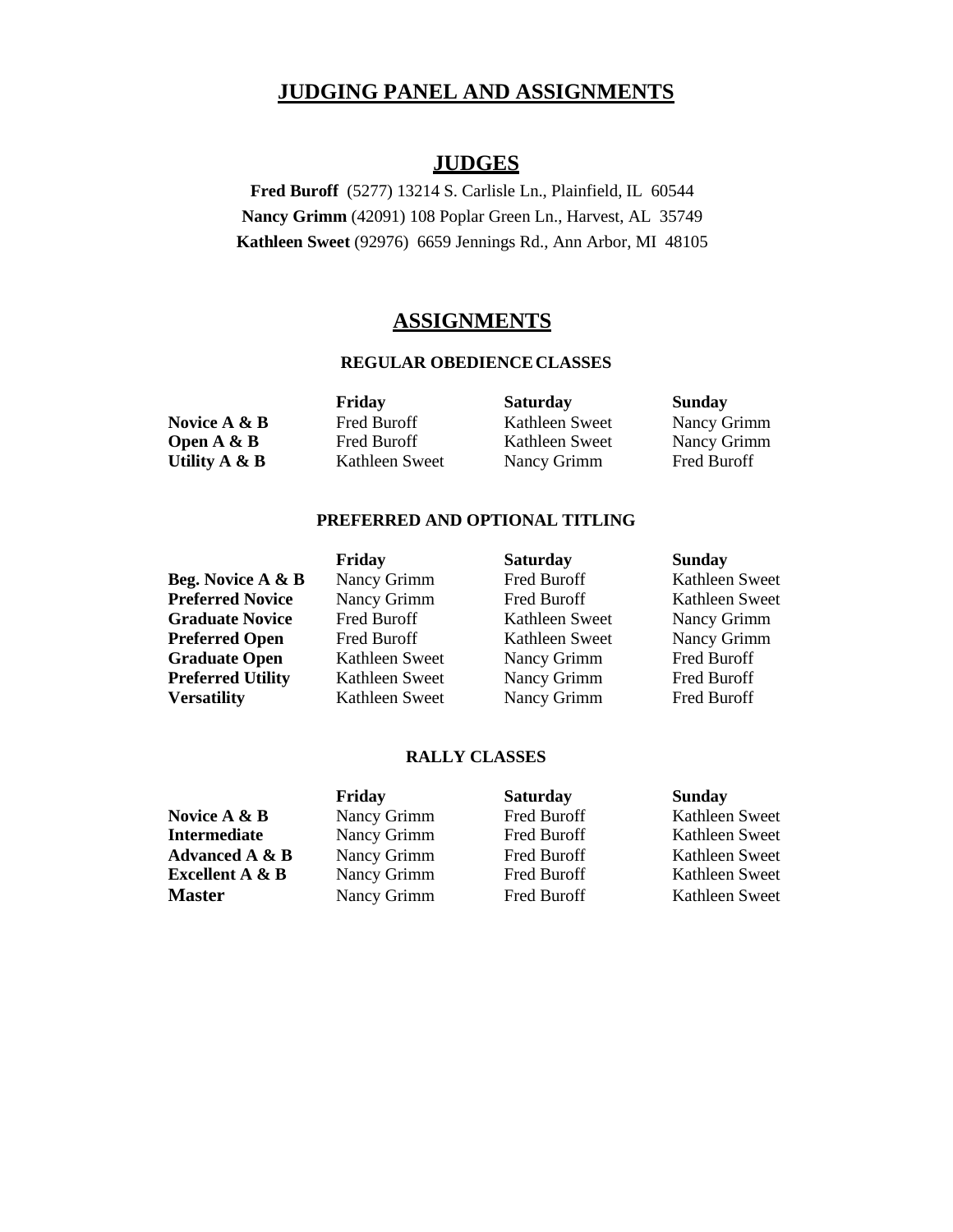# **RIBBONS, ROSETTES and PRIZES**

**Regular, Preferred & Optional Titling Classes**

1 st Place - Blue Ribbon 3 3<sup>rd</sup> Place - Yellow Ribbon 2 nd Place - Red Ribbon 4  $4<sup>th</sup>$  Place - White Ribbon Qualifying Score in Obedience and Rally - Dark Green Ribbon

Highest Scoring dog in Regular Obedience Classes - Blue & Gold Rosette & \$25 CASH Highest Combined Score in Open B & Utility - Blue & Green Rosette & \$25 CASH Highest Combined Score in Advanced B & Excellent B - Blue & Green Rosette & \$25 CASH Highest Combined Triple Qualifying (HTQ) score in Advanced B, Excellent B and Master - Blue and Red Rosette & \$25 CASH All new titles will receive a new title rosette **RAE Cones presented to all dogs finishing 1st RAE Title Special rosettes for teams completing the OTCH or RACH**

A qualifying score is required for all awards. If a dog is entered in more than one class, only the dog's highest score shall be used in determining eligibility for awards.

All awards must be picked up by the end of the trial. None will be mailed. All awards unclaimed at the end of the day become the property of Dayton Dog Training Club.

The club reserves the right to substitute a prize of equal or greater value. Unclaimed prizes become the property of DDTC.

The Dayton Dog Training Club, Inc. gratefully acknowledges the generous support of its members and many friends and of the American Kennel Club.

## **ENTRY FEE FOR EACH EVENT**

First entry of a dog in an event \$25.00 Each additional entry of same dog, **same event** \$15.00 **Note: All Obedience and Rally trials, even those on the same day, are DIFFERENT events.**  Juniors (each class)  $$10.00$ Junior handlers MUST handle the dog him or herself and MUST provide a valid AKC junior handler number on the entry form.

## **Make checks or money orders payable to the Dayton Dog Training Club**

Transfers will be allowed for this trial. Transfers must be in writing and presented to the trial secretary at least 30 minutes prior to the start of each trial.

Obedience classes that use jumps will be run in **descending jump height order**. Rally classes that use jumps will be run in **descending jump height order**. Please remember to enter your dog's jump height on the entry form. The Rally ring is 40' x 50'.

All rings are matted with high-quality rolled rubber matting or ¾" artificial turf. **Please place protective floor covering under crates.**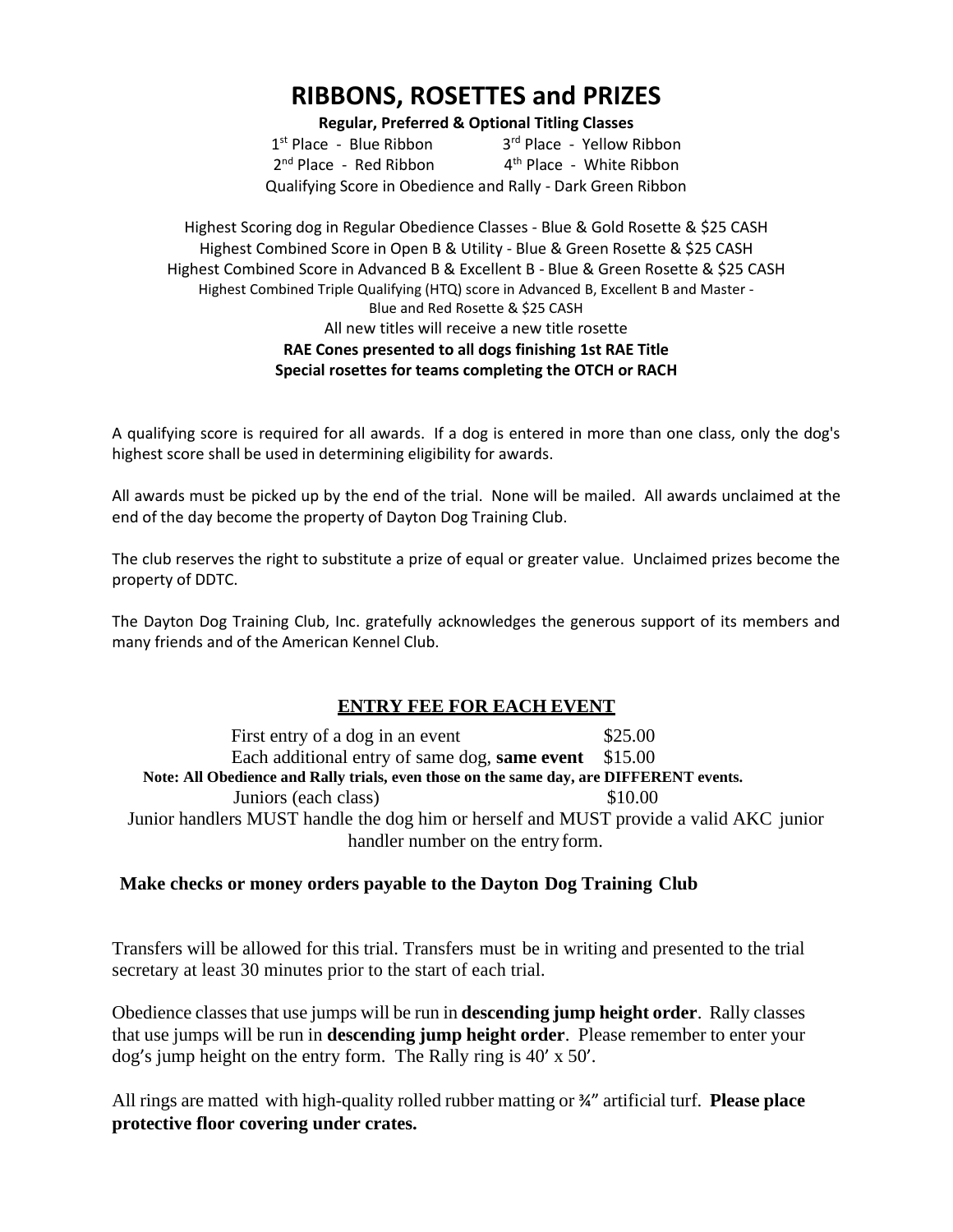#### INFORMATION FOR EXHIBITORS

Entry fees for all regular classes include AKC fees of \$3.50 for a dog's first entry in a given trial and \$3.00 for subsequent entries of the same dog in the same trial. Note that the Obedience and Rally trials are different trials, as are the trials on different days.

Bitches in season will not be admitted to the trial. Any exhibitor with a bitch entered that is in season on the trial date will be refunded the entry fee for that bitch. Written/emailed notification must be in the hands of the trial secretary not later than ½ hour prior to the start of the first class of the trial.

Entry fees will not be refunded if a dog is absent, disqualified, excused by veterinarian or judge, or barred from competition by action of the Trial Committee. No entry fee will be returned if the show cannot open or be completed by reason of riots, civil disturbances, fire, extreme and/or dangerous weather conditions, an Act of God, public emergency, act of public enemy, strikes, or any other cause beyond the control of Dayton Dog Training Club. DDTC does not agree to arbitrate claims as set forth on the official AKC entry form for these events.

No entry can be accepted without fees, signatures or the "Agreement" on the Official AKC Entry Form. Unsigned checks and returned checks do not constitute payment of fees. No entry shall be made, and no entry shall be accepted which specifies any condition as to its acceptance. Changes, additions or corrections to entry forms must be received prior to the close of entries. DDTC will not be responsible for errors made on entries. Please double check entry prior to sending. Owners are responsible for errors. No entry fee will be refunded in the event of such errors or cancellation of entries after the published closingdate. Acknowledgement of entries will be made as soon as practicable upon receipt in an e-mail. Shortly after closing, emails containing all entry information, and show information will also be sent.

DDTC assumes no responsibility for any loss, damage or injury sustained by exhibitors, handlers, or to any of their dogs or property and further assumes no responsibility for injury to children. All dogs must be kept on leash or crated, except as allowed in the show ring. Please exercise your dog in the designated areas and clean up after your dog. At your own risk, crates may be left inside the show facility overnight in designated areas. Crates must not block entrance or exit or doorways. The Dayton Dog Training Club has plenty of crating space. **No crates, chairs or equipment is allowed outside of designated crating areas. The club reserves the right to rearrange competitors 'crates and chairs if needed to maximize crate space.**

The show site will be available to exhibitors one hour before the start of the first class, but access will be no later than 7:00 AM each morning. Dogs need to be present only for scheduled judging and will be released if not needed for further judging. Judging procedure may be modified to accommodate disabled handlers.

Dogs must be ready for judging. Neither the club nor its Trial Secretary will be responsible or obligated to furnish any service for notifying exhibitors or their agents of class judging. Judges need not wait for any dog holding up a class. Owners or agents alone are responsible for the presence of their dogs in the judging rings.

Food will be available for all attending this event UNLESS there are specific restrictions in place from the Department of Health or the CDC.

No smoking is allowed in the DDTC building. No alcoholic beverages are allowed on show grounds or in parkingareas.

Please remember to clean up after your dog at the motels and at the show site!!!!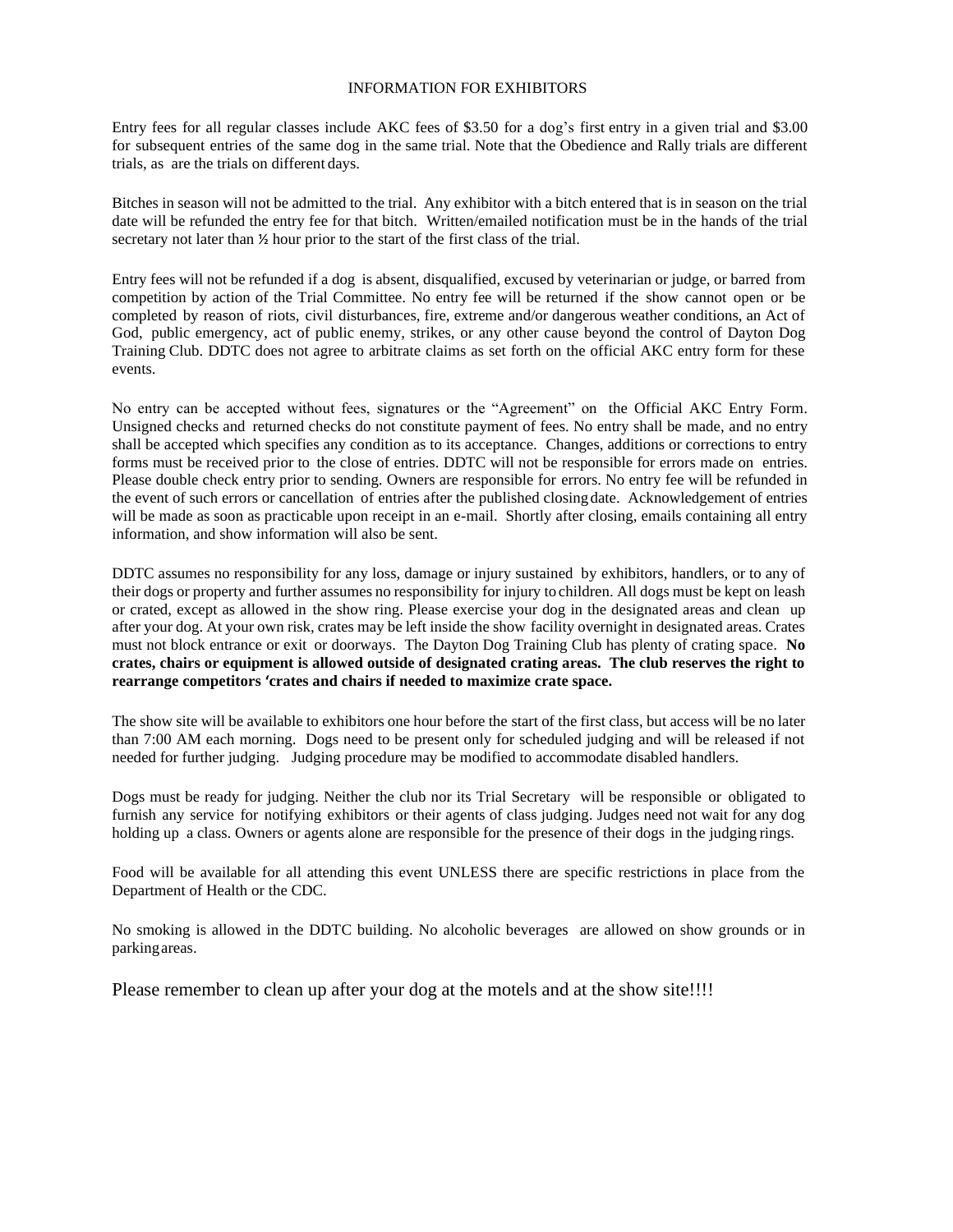# **LODGING**

| Red Roof Inn<br>Exit-44, I-75 & St. Rt. 725W (South) (937) 866-0705 | Knights Inn<br>I-75 & St. Rt. 725, 185 Byers Rd.<br>(South) (937) 859-8797 |
|---------------------------------------------------------------------|----------------------------------------------------------------------------|
|                                                                     | Comfort Inn<br>15 Sharts Road, Springboro, OH (South)<br>937) 898-1054     |
| Days Inn                                                            | <b>Quality Inn</b>                                                         |
| 1944 Miamisburg Centerville Rd (South) (855)-                       | 250 Byers Road (South) (937)                                               |
| 238-1590                                                            | 865-0077                                                                   |
| Studio 6                                                            | Super 8                                                                    |
| 8101 Springboro Pike, I-75 at Exit #44 (937) 434-                   | 155 Monarch Lane, I 75 Exit 44,                                            |
| 8750                                                                | $(South) (937) - 866 - 5500$                                               |
| Drury Inn                                                           | Drury Inn                                                                  |
| 3220 Village Drive Franklin Ohio (South)                            | 6616 Miller Lane Dayton Ohio                                               |
| $(513) - 425 - 6650$                                                | (North) (937)-454-5200                                                     |

**RV camping permitted on site. No hookups or water available, must be self-contained. Please notify the Trial Secretary if you intend to camp.**

## **DIRECTIONS TO SHOW --** From I-75 take Dryden Road Exit-50A.

At the end of the exit ramp, turn West onto Dryden Road (left turn if you came from the north; left if you came from the south) and go to the traffic light at Arbor Boulevard. Turn left onto Arbor Boulevard and go until it ends at River Road. Turn left onto River Road and go approximately seven - tenths of a mile (Passing Mandalay Banquet Center). Orbit Industrial Park building is the last building on the left just before the pond. Look for the Dayton Dog sign, then turn left into parking lot.





This trial is dedicated to the memory of **ROCKY HAWK**

Rocky was a long-time member of the Dayton Dog Training Club who loved teaching puppy class with his wife Karen. He was a familiar sight at Soin and Children's with a puppy in training or a trained dog making the rounds with him.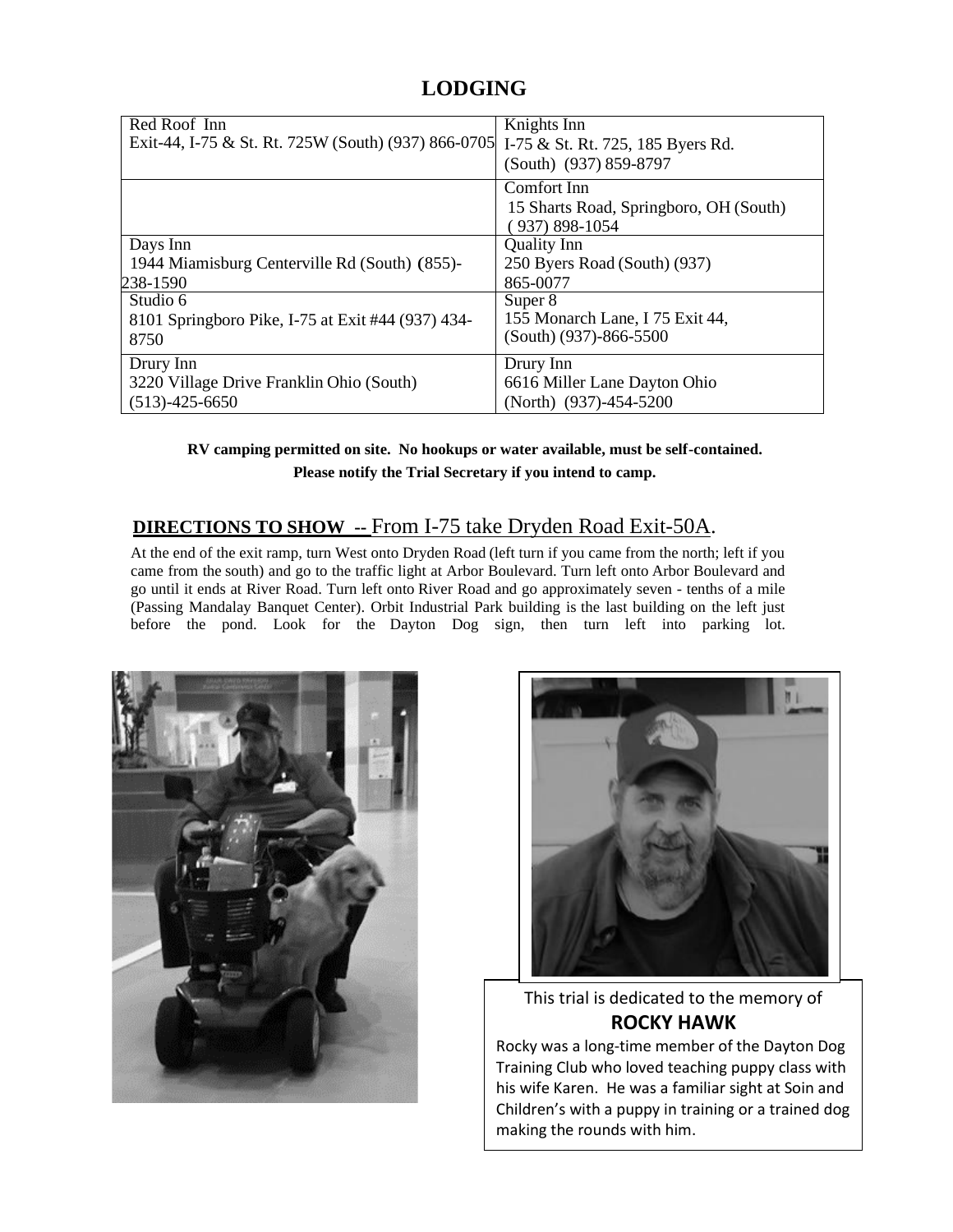## **AMERICAN KENNEL CLUB OBEDIENCE ENTRY FORM**

Dayton Dog Training Club Inc.

Check dates entered.

| <b>OBEDIENCE: Friday, July 15, 2022 - Event 2022019817</b>   |  |
|--------------------------------------------------------------|--|
| <b>OBEDIENCE:</b> Saturday, July 16, 2022 - Event 2022019818 |  |
| <b>OBEDIENCE:</b> Sunday, July 17, 2022 - Event 2022019819   |  |
| 3-day Catalog for \$6                                        |  |

### TOTAL FEES ENCLOSED: \$\_\_\_\_\_\_\_

Obedience classes are \$25 for first entry, \$15 for each additional entry of the **same dog, same event.** Juniors: \$10 for each entry**.** Entries close at 9 pm, WEDNESDAY, June 29, 2022. Please use a separate form if you are entering your dog in different classes on different days. Make checks payable to Dayton Dog Training Club (DDTC) and mail to: Sue Morgan 15499 Providence Pike, Brookville, OH 45309

#### **JUMP HEIGHT:** \_\_\_\_\_\_\_\_\_\_\_\_\_\_\_

**IMPORTANT:** Read carefully the instructions on the reverse side or the facing page before filling out. **PLEASE PRINT CLEARLY.**

| <b>BREED</b>                                              |                      | VARIETY (1)                  | <b>SEX</b>               |  |
|-----------------------------------------------------------|----------------------|------------------------------|--------------------------|--|
| OBEDIENCE CLASS                                           |                      | ADDITIONAL OBEDIENCE CLASS   |                          |  |
| ADDITIONAL OBEDIENCE CLASS                                |                      | ADDITIONAL OBEDIENCE CLASS   |                          |  |
| NAME OF (See back)<br><b>JUNIOR HANDLER</b>               |                      | JR. HANDLER NUMBER           |                          |  |
| FULL NAME OF DOG                                          |                      |                              |                          |  |
| <b>Enter Number Here</b><br>AKC REG NO.<br>AKC LITTER NO. |                      | DATE OF BIRTH                |                          |  |
| ILP OR PAL NO.                                            |                      |                              | PLACE OF BIRTH           |  |
| AKC CANINE PART NO<br>FOREIGN REG NO.<br>& COUNTRY        |                      | $\overline{\phantom{a}}$ USA | CANADA<br><b>FOREIGN</b> |  |
| <b>BREEDER</b>                                            |                      |                              |                          |  |
| <b>SIRE</b>                                               |                      |                              |                          |  |
| <b>DAM</b>                                                |                      |                              |                          |  |
| <b>ACTUAL OWNERS - PLEASE PRINT</b>                       |                      |                              |                          |  |
| <b>OWNERS</b>                                             |                      |                              |                          |  |
| <b>ADDRESS</b>                                            |                      |                              |                          |  |
| <b>CITY</b>                                               | <b>STATE</b>         |                              | ZIP                      |  |
| TELEPHONE NUMBER (Include Area Code)                      | <b>EMAIL ADDRESS</b> |                              |                          |  |
| NAME OF OWNERS AGENT (IF ANY) AT THE TRIALS               |                      |                              |                          |  |

I certify that I am the actual owner of the dog, or that I am the duly authorized agent of the actual owner whose name I have entered above. In consideration of this entry I (we) agree to abide by the rules and regulations of The American Kennel Club in effect at the time of these obedience trials, and by any additional rules and regulations appearing in the premium list for this trial, and further agree to be bound by the "Agreement" printed on the reverse side of this entry form or on an attached page. I (we) certify and represent that the dog entered is not a hazard to persons or other dogs. This entry is submitted for acceptance on the foregoing representation and agreement.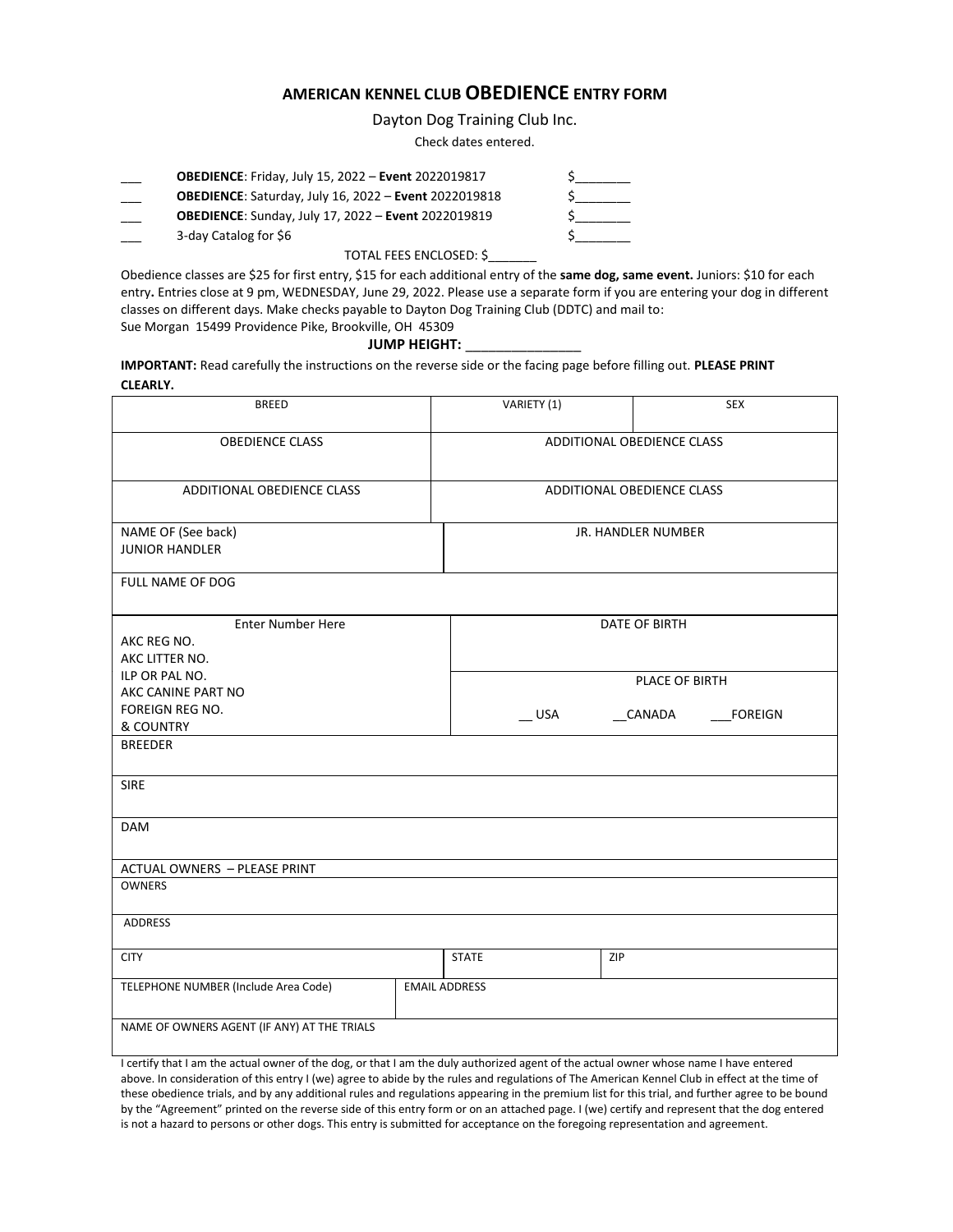I (we) agree that the club holding this event has the right to refuse this entry for cause which the club shall deem to be sufficient. In consideration of the acceptance of this entry and of the holding of this event and of the opportunity to have the dog judged and to win prize money, ribbons, or trophies, I (we) agree to hold the AKC, the event-giving club, their members, directors, governors, officers, agents, superintendents or event secretary and the owner and/or lessor of the premises and any provider of services that are necessary to hold this event and any employees or volunteers of the aforementioned parties, and any AKC approved judge, judging at this event, harmless from any claim for loss or injury which may be alleged to have been caused directly or indirectly to any person or thing by the act of this dog while in or about the event premises or grounds or near any entrance thereto, and I (we) personally assume all responsibility and liability for any such claim; and I (we) further agree to hold the aforementioned parties harmless from any claim for loss, injury or damage to this dog. Additionally, I (we) hereby assume the sole responsibility for and agree to indemnify, defend and save the aforementioned parties harmless from any and all loss and expense (including legal fees) by reason of the liability imposed by law upon any of the aforementioned parties for damage because of bodily injuries, including death at any time resulting therefrom, sustained by any person or persons, including myself (ourselves), or on account of damage to property, arising out of or in consequence of my (our) participation in this event, however such injuries, death or property damage may be caused, and whether or not the same may have been caused or may have been alleged to have been caused by the negligence of the aforementioned parties or any of their employees, agents, or any other persons. **I (WE) AGREE THAT ANY CAUSE OF ACTION, CONTROVERSY OR CLAIM ARISING OUT OF OR RELATED TO THE ENTRY, EXIBITION OR ATTENDANCE AT THE EVENT BETWEEN THE AKC AND THE EVENT-GIVING CLUB (UNLESS OTHERWISE STATED IN ITS PREMIUM LIST) AND MYSELF (OURSELVES) OR AS TO THE CONSTRUCTION, INTERPRETATION AND EFFECT OF THIS AGREEMENT SHALL BE SETTLED BY ARBITRATION PURSUANT TO THE APPLICABLE RULES OF THE AMERICAN ARBITRATION ASSOCIATION. HOWEVER, PRIOR TO ARBITRATION ALL APPLICABLE AKC BYLAWS, RULES, REGULATIONS AND PROCEDURES MUST FIRST BE FOLLOWED AS SET FORTH IN THE AKC CHARTER AND BYLAWS, RULES, REGULATIONS, PUBLISHED POLICIES AND BUIDELINES.**

### **INSTRUCTIONS**

- 1. (Variety) if you are entering a dog of a breed in which there are varieties for show purposes, please designate the particular variety you are entering i.e.,Cocker Spaniel (solid color black, ASCOB, parti-color). Beagles (not exceeding 13 in., over 13 in. but not exceeding 15 in.). Dachshunds (longhaired, smooth, wirehaired), Bull Terriers (colored, white), Manchester Terriers (standard, toy), Chihuahuas (smooth coat, long coat), English Toy Spaniels (King Charles and Ruby, Blenheim and Prince Charles), Poodles (toy, miniature, standard), Collies (rough, smooth).
- 2. (Event Class) Consult the classification in this premium list. If the event class in which you are entering your dog is divided, then, in addition to designating the class, specify the particular division of the class in which you are entering your dog, i.e. A or B.
- 3. A dog must be entered in the name of the person who actually owned it at the time entries for a show closed. If a registered dog has been acquired by a new owner, it must be entered in the name of its new owner in any show for which entries closed after the date of acquirement, regardless of whether the new owner has received the registration certificate indicating that the dog is recorded in his name. State on entry form whether transfer application has been mailed to A.K.C. (For complete rule refer to Chapter 11, Section 3).
- 4. Dogs listed in the AKC Canine Partners Program may be eligible to enter all-breed AKC Obedience Trials at the club's option. These dogs should be listed as All-American dog and must include their AKC number on the entry form and check the AKC Number box. Sire and dam information shall remain blank for mixed breed entrants.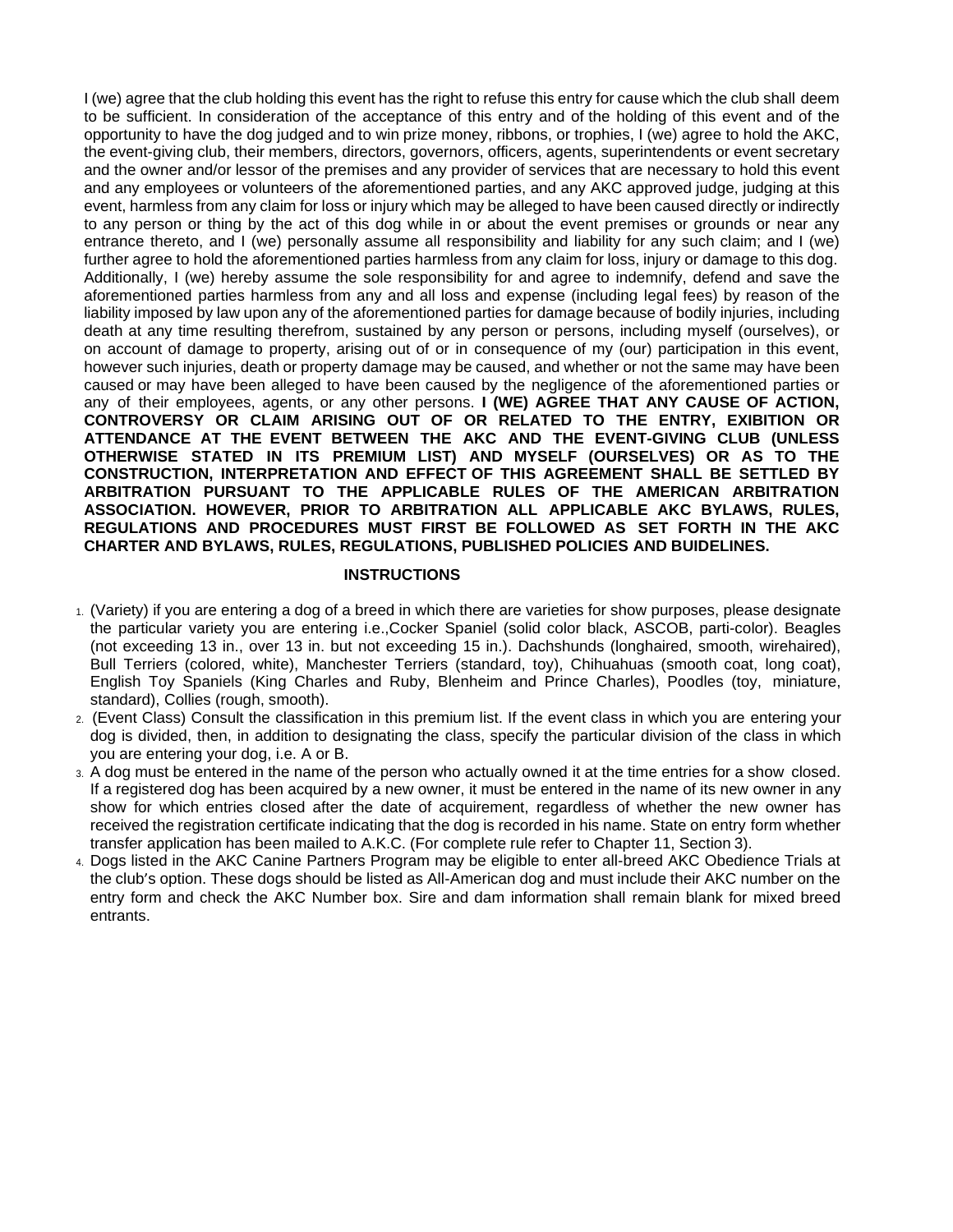### **AMERICAN KENNEL CLUBRALLYENTRY FORM**

Dayton Dog Training Club Inc. Check dates entered.

| RALLY: Friday, July 15, 2022 - Event 2022019815   |  |
|---------------------------------------------------|--|
| RALLY: Saturday, July 16, 2022 - Event 2022019816 |  |
| RALLY: Sunday, July 17, 2022 - Event 2022019820   |  |
| 3-day Catalog for \$6                             |  |
| TOTAL FEES ENCLOSED: \$                           |  |

Rally classes are \$25 for first entry, \$15 for each additional entry of the **same dog, same event.** Juniors: \$10 for each entry**.**  Entries close at 9 pm, WEDNESDAY, June 29, 2022. Please use a separate form if you are entering your dog in different classes on different days. Make checks payable to Dayton Dog Training Club (DDTC) and mail to: Sue Morgan 15499 Providence Pike, Brookville, OH 45309

**JUMP HEIGHT:** \_\_\_\_\_\_\_\_\_\_\_\_\_\_\_\_\_\_\_\_\_\_\_ Do you expect to earn a RAE or RACH title at this trial? \_\_\_\_\_\_\_\_\_\_\_\_

| IMPORTANT: Read carefully the instructions on the reverse side or the facing page before filling out. PLEASE PRINT CLEARLY. |  |
|-----------------------------------------------------------------------------------------------------------------------------|--|
|-----------------------------------------------------------------------------------------------------------------------------|--|

| <b>BREED</b>                                         |                      | VARIETY (1)            | <b>SEX</b>                    |  |
|------------------------------------------------------|----------------------|------------------------|-------------------------------|--|
| <b>RALLY CLASS</b>                                   |                      | ADDITIONAL RALLY CLASS |                               |  |
|                                                      |                      |                        |                               |  |
|                                                      |                      |                        |                               |  |
| <b>ADDITIONAL RALLY CLASS</b>                        |                      |                        | <b>ADDITIONAL RALLY CLASS</b> |  |
| NAME OF (See back)                                   |                      | JR. HANDLER NUMBER     |                               |  |
| <b>JUNIOR HANDLER</b>                                |                      |                        |                               |  |
|                                                      |                      |                        |                               |  |
| FULL NAME OF DOG                                     |                      |                        |                               |  |
|                                                      |                      |                        |                               |  |
| <b>Enter Number Here</b><br>AKC REG NO.              |                      |                        | DATE OF BIRTH                 |  |
| AKC LITTER NO.                                       |                      |                        |                               |  |
| ILP OR PAL NO.<br>AKC CANINE PART NO                 |                      |                        | PLACE OF BIRTH                |  |
| FOREIGN REG NO.                                      |                      |                        |                               |  |
| & COUNTRY                                            |                      | $\_$ USA               | CANADA<br><b>FOREIGN</b>      |  |
| <b>BREEDER</b>                                       |                      |                        |                               |  |
|                                                      |                      |                        |                               |  |
| <b>SIRE</b>                                          |                      |                        |                               |  |
|                                                      |                      |                        |                               |  |
| DAM                                                  |                      |                        |                               |  |
|                                                      |                      |                        |                               |  |
| <b>ACTUAL OWNERS - PLEASE PRINT</b><br><b>OWNERS</b> |                      |                        |                               |  |
|                                                      |                      |                        |                               |  |
| <b>ADDRESS</b>                                       |                      |                        |                               |  |
|                                                      |                      |                        |                               |  |
| <b>CITY</b>                                          |                      | <b>STATE</b>           | ZIP                           |  |
| TELEPHONE NUMBER (Include Area Code)                 | <b>EMAIL ADDRESS</b> |                        |                               |  |
|                                                      |                      |                        |                               |  |
| NAME OF OWNERS AGENT (IF ANY) AT THE TRIALS          |                      |                        |                               |  |
|                                                      |                      |                        |                               |  |

I certify that I am the actual owner of the dog, or that I am the duly authorized agent of the actual owner whose name I have entered above. In consideration of this entry I (we) agree to abide by the rules and regulations of The American Kennel Club in effect at the time of these Rally trials, and by any additional rules and regulations appearing in the premium list for this trial, and further agree to be bound by the "Agreement" printed on the reverse side of this entry form or on an attached page. I (we) certify and represent that the dog entered is not a hazard to persons or other dogs. This entry is submitted for acceptance on the foregoing representation and agreement.